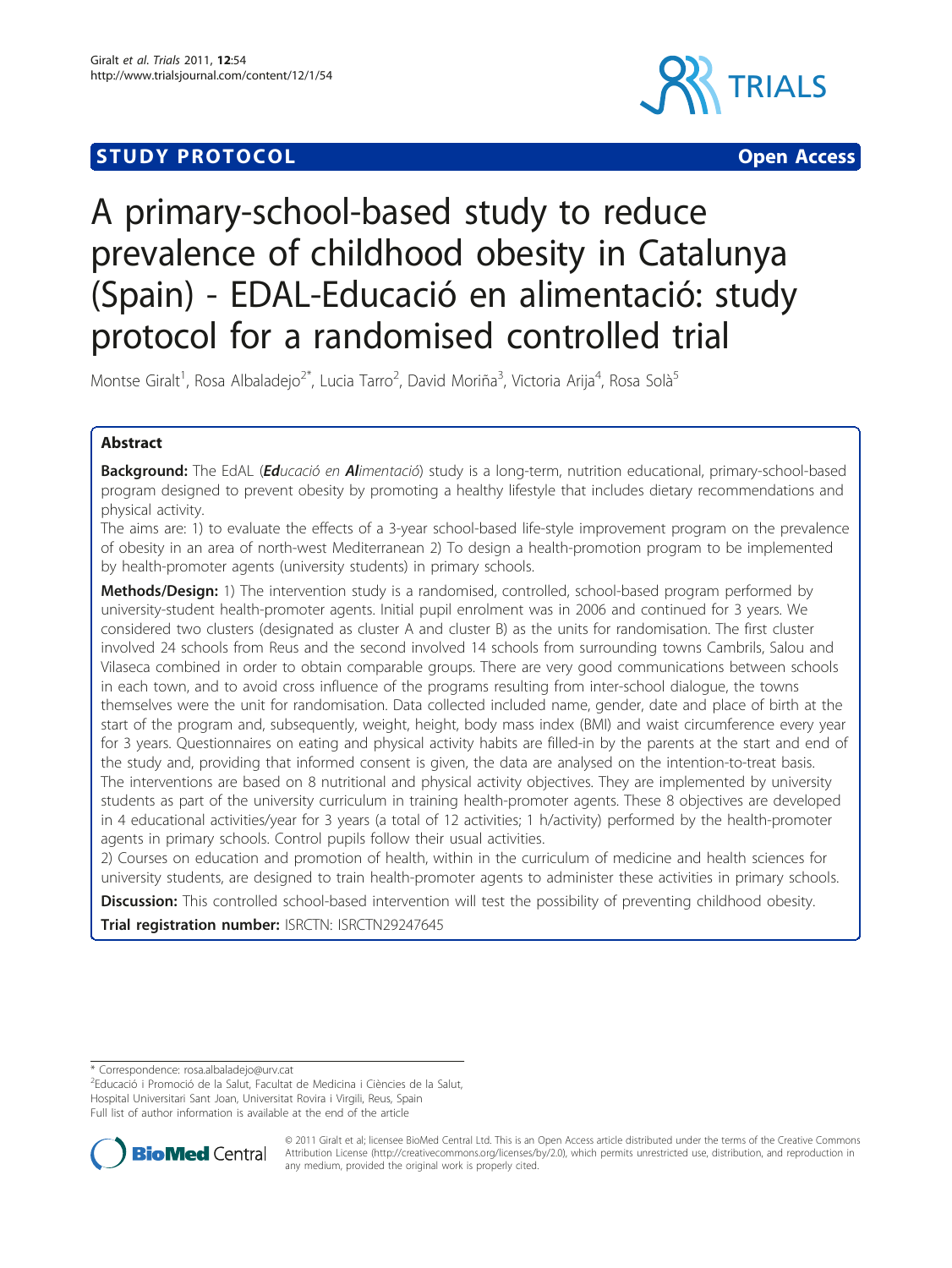# Background

Obesity is one of the main determinants of avoidable disease burden [[1-3\]](#page-4-0). In lieu of affordable, non-invasive, effective obesity treatment over the long-term, and because the adverse effects of obesity on health status are not fully reversible, a stronger focus on the prevention of obesity has been advocated [[4\]](#page-4-0). Since overweight status and obesity in adulthood are predicated on childhood and adolescent weight, obesity prevention should start early in life. One important target group is the child of school-age i.e. the age-group around adolescence [[5\]](#page-4-0). Although genetic factors may influence the susceptibility of individuals to weight gain [\[6](#page-4-0)], there is a consensus that changes in lifestyle activities have driven the current obesity epidemic [[7\]](#page-4-0). Therefore, obesity prevention among school children should target dietary habits as well as physical activity and sedentary behaviour [\[4](#page-4-0)].

The school environment is regarded as a good setting for the promotion of health interventions among children because no other institution has as much contact time with the target population [\[8](#page-4-0)]. Schools provide an environment where almost all children can be reached repeatedly and continuously, and where health education can be combined with health promoting environmental changes [[5\]](#page-4-0). The development of personal skills and coping practices involves the promotion of healthier behaviour, particularly with respect to nutrition and physical activity, and this can be achieved by health education. Health education attempts to provide information regarding healthy diets and physical activity by means of active participation of the target population and, in soliciting a response, to promote health as the process of enabling people to increase control over, and to improve, their health [\[9](#page-4-0)]. Officially, teachers are preoccupied with academic activities and an option may be to involve young students from medical and health science departments of the local university who, as part of their new curriculum, receive health education oriented towards school-based interventions.

Although some school-based interventions have had positive effects on overweight and/or obesity [[10](#page-4-0)-[12](#page-4-0)] most, particularly those involving large cohorts [[13-15](#page-4-0)], have not.

The effects of a long-term school-based intervention on improving diet and increasing physical activity and reducing obesity in the north-west Mediterranean area are, as-yet, unknown. Our hypothesis is that a regular systematic educational intervention in primary school improves lifestyle choices and reduces obesity.

As such, the aims of the study are: 1) To evaluate the effects of a 3-year school-based program of lifestyle improvement, including diet and physical activity, on the prevalence of obesity; 2) To design a health promotion program for implementation by university students acting as "health promoting agents" (HPA) in primary schools.

### Methods/Design

#### University program

The training focuses on promoting a healthy lifestyle via activities designed to reduce obesity, and to prepare the HPA to implement these educational interventions in schools.

The intervention approach combines constructs from education- and nutrition-based evidence.

Two courses are proposed:

Course #1: Methodology for the promotion of health in schools

Description of the course

Bases of health education and health behaviour

Theory and program planning: A study of determinants of health behaviour, factors influencing health behaviour, health behaviour theories and application of methodology are examined.

Health education curriculum and instruction: Research methods in health education; principles of evidencebased nutrition.

12 lectures of 1 h duration each, delivered over 15 weeks per academic year. Eight topics in nutrition are chosen for scientific evidence to improve consumption of some foods. Increased physical activity and healthy habits such as teeth-brushing and hand-washing are highlighted.

The objectives are:

1. Healthy lifestyle. Taste (knowledge of previouslyunknown food items)

2. Healthy drinks

3. Vegetables and legumes

4. Candies and pastry vs. nuts

5. Healthy habits: timetable (home meals preferably) and physical activity

6. Fruits

7. Dairy products

8. Fish

Course #2. Interdisciplinary implementation of health education in schools

This course provides a careful examination of strategies of design, implementation, and health program evaluations, including training and standardisation of each activity as well as the performance of these activities in schools.

In the activity training, the primary school teachers are included in the jury to assess the performance of the HPA in the primary schools.

4 lectures of 1 h duration each; in 12 h for training and standardisation and 12 activities (1 h/activity/classroom) over 15 weeks per academic year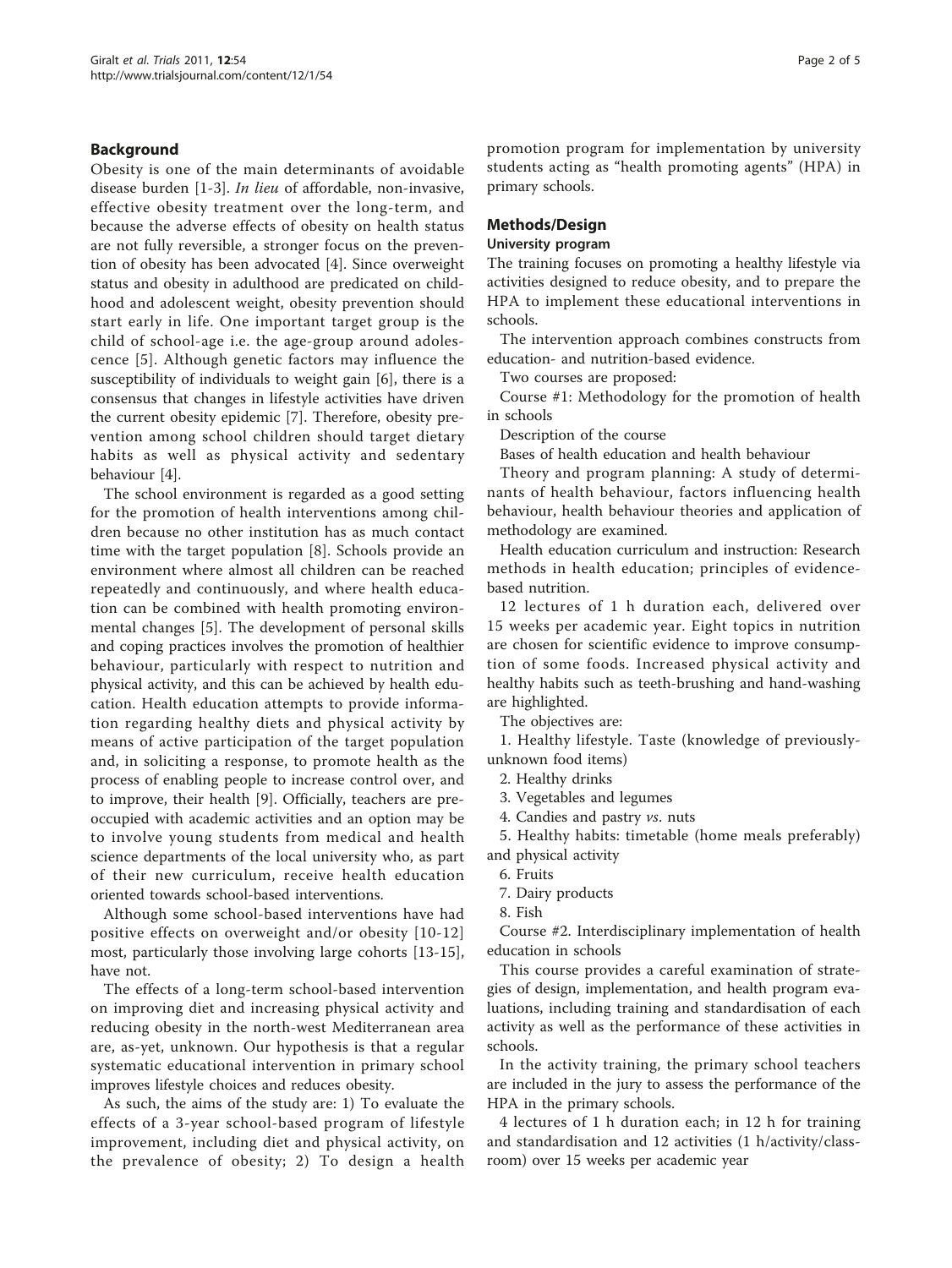#### Schools

The school-based lifestyle modification program is designed as an interdisciplinary health promotion program performed by HPA.

All strategies are focused on children aged between 7 and 8 years. The program targets the whole school community including parents, pupils, staff and teachers within the school environment. The schools for the program needed to be representative of the child population. We offered the program to all schools whether public (funded by the government and termed "charter" schools) or private. To maintain independence between intervention and control schools, we selected schools from Reus (a town with about 100,000 citizens) to represent the intervention group, with Cambrils, Salou and Vilaseca (3 towns on the outskirts of Reus with about 70,000 citizens in total) to represent the control group. There are very good communications between schools within each town and, hence, to avoid cross influence between control schools that were masked with respect to intervention, the towns themselves were the units for randomisation.

The coordinating Centre developed a randomization scheme in which the schools in Reus (designated as group A) and the schools in the three others towns of Cambrils, Salou and Vilaseca (designated as group B) had similar pupil populations.

Randomisation defined A group as the intervention and B as the control group.

In our area of Spain, each classroom contains approximately 25 children (at most 27 children and, occasionally, 20-22 children). When the numbers of children exceed the state-recommended level, a new classroom at the same education level is opened in the school. Thus, there could be 2 or more classrooms for any specific level; some schools may even have 3 classrooms per level with 25-27 children per classroom. All classes are co-educational

Participating intervention institutions consist of 24 schools involving 36 classrooms (97% public or state funded "charter" schools and 3% private) involving at least 700 pupils in Reus. Participating control institutions consist of 14 schools involving 39 classrooms (96% public or state funded "charter" and 4% private) involving at least 700 pupils in the 3 surrounding towns of Cambrils, Salou and Vilaseca. The ethnic origin of control and intervention pupils are: 83.2% of Western European descent (mainly from Catalunya) and 16.8% are non- European; 7.8% from Latin America, 5% of North-African Arab descent, 3% recent immigrants from Eastern Europe (mainly Rumanian) and from other countries from the Asian Far East (such as China).

For a school to be included in the study, at least 50% of the children in the classrooms needed to have volunteered to participate. In the intervention group, all children of the selected classroom are exposed to the intervention. For logistics reasons, the first scholastic group was enrolled in 2006 and followed-up for 3 years (2006-2009), and a second scholastic group was enrolled in 2007 and also followed-up for 3 years. Thus the final measures are performed in the year 2010. The data are collected on all the children, but only the data from individuals (and their parents) who provided informed consent are included in the final analyses.

Name, gender, date and place of birth are recorded at the start of the program, while weight, height, body mass index (BMI) and waist circumference variables (identified set of anthropometric measures) are recorded in each of the 3 years of the study. The measurements were performed in May of the years 2006, 2007, 2008, 2009, and 2010.

Body weight was measured to the nearest 0.05 kg using a standard beam balance (Tanita TBF-300 Body Composition Analyzer, Brooklyn NY, USA). The set of anthropometric measurements was performed three times each academic year. The mean values were used in all subsequent statistical analyses.

To assess intra-observer variability, the anthropometric measurements were repeated in 20 children (10 boys and 10 girls). To assess inter-observer variability, all 5 observers conducted the 5 anthropometric measurements in 10 children. The standardisation of observers was performed in each year of the study [\[16](#page-4-0)].

If the child is lost to follow-up (the child is relocated to a different school, or the parents move to a different area) we are able to contact the child/parents via the name and date of birth; data that are held in the records of the local education authority. If the child moves to a school that is participating in the study, he/she is identified and followed-up within the new school. If, instead, the children move to another city outside the study area, they are lost to the study and are not replaced. We anticipate a loss of about 20% of pupils which, by chance, would be similar in intervention and control schools. The assumption would be that all losses are, also, by chance and the statistical methods used are robust enough to accommodate for randomly-produced missing values.

Questionnaires regarding eating habits (Krece-Plus) developed by Serra-Majem et al [\[17](#page-4-0)] and physical activity as well as the level of parental education and their habits [[18](#page-4-0)] are filled-in by the parents at the start and conclusion of the study.

#### Intervention program

The intervention program consisted of three components:

1. Classroom practice by HPA to highlight healthy lifestyle habits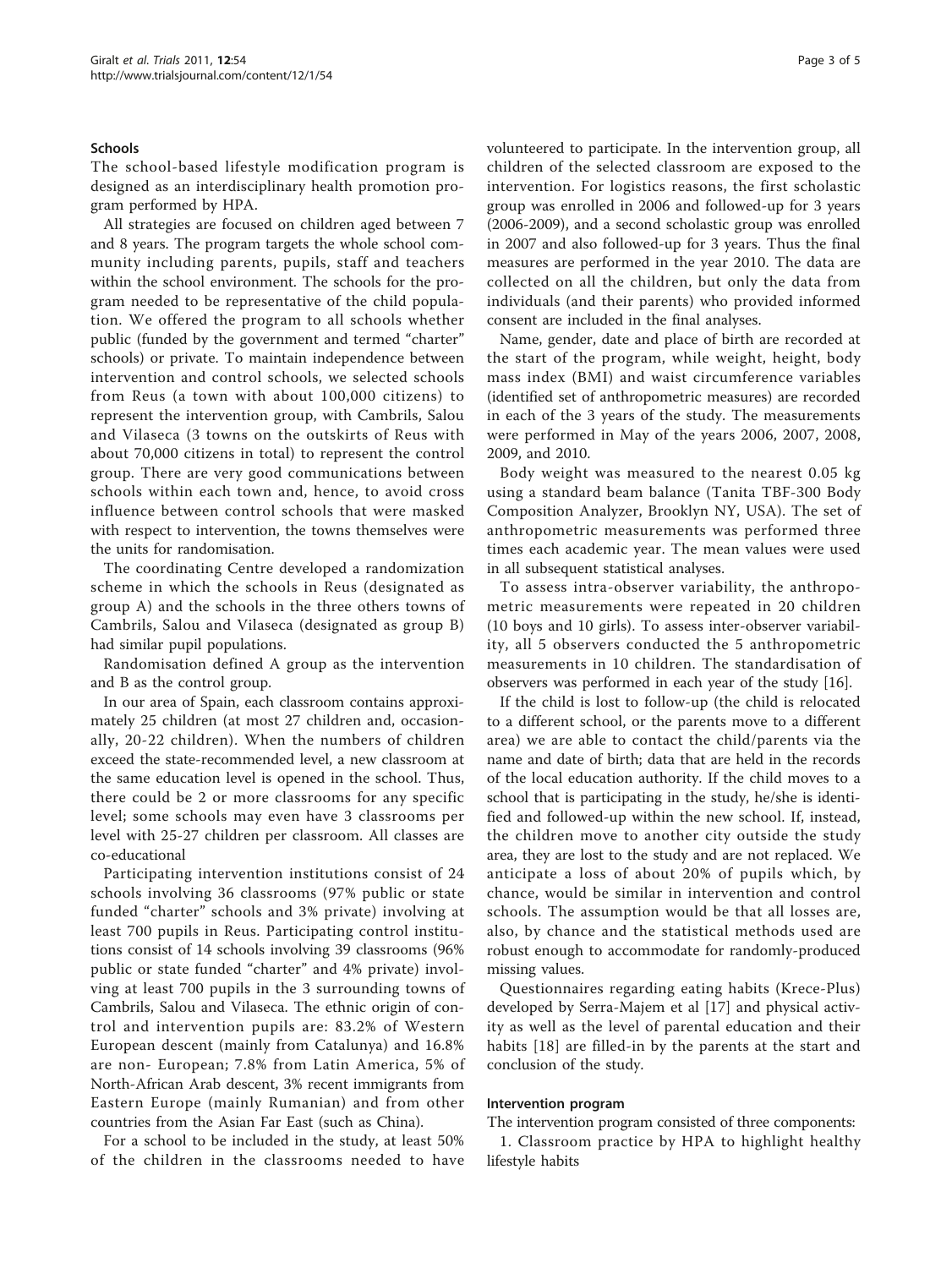2. Teaching practice by HPA using books designed to include the nutritional objectives

3. Parental activities included with their children

In each of 12 activities (1 h/activity), the classroom practice consisted of three components:

1. Experimental development of activities regarding each healthy lifestyle habit

2. Assessment of activity performed in classroom

3. An activity developed for use at home

# Approval

This study was approved by the Clinical Research Ethical Committee of the Hospital Universitari Sant Joan of Reus, Universitat Rovira i Virgili (Catalan ethical committee registry #20; ref: 08-07-24/07aclproj1). The protocol conformed to the Helsinki Declaration and Good Clinical Practice guides of the International Conference of Harmonization (ICH GCP). This trial is registered with International Standard Randomised Controlled Trial Register, number ISRCTN29247645.

# Statistical Analyses

We estimated that with a sample of 700 pupils per group, the study would have 83.5% power to detect a difference of 5 percentage points between the intervention and control schools (9%-14%), with respect to the primary outcome (prevalence of obesity), setting the bilateral level of statistical significance at 5%.

Descriptive data are presented as means ±SD (95%CI) or percentages. Generalised linear mixed models were used to analyse differences between the intervention and control pupils with respect to the primary outcome.

Measurements were conducted at baseline when the pupils are  $2<sup>nd</sup> - 3<sup>rd</sup>$  graders (6 or 7 year olds) and at the end of the study when they are  $4^{th}$ -5<sup>th</sup> graders (9 or 10 year olds).

Primary outcomes include obesity (BMI  $\geq$ 95<sup>th</sup> percentile) and overweight (BMI ≥85<sup>th</sup> percentile) based on the 1988 BMI tables of Hernandez [\[19\]](#page-4-0). We analysed obesity and overweight and a measure of thinness according to the Cole criteria [[20](#page-4-0),[21\]](#page-4-0) as well as other measures of adiposity such as BMI z score and waist circumference. The numbers of subjects having a particular dietary habit are expressed as percentages of the total number of individuals being evaluated.

# **Discussion**

Developing personal skills and coping practices involving the promotion of healthier behaviours or habits can be induced by health education, particularly with respect to nutrition and physical activity. Nutrition and health education programs attempt to inculcate nutritional values or healthy diets by means of active participation of the target population, often involving person-to-person interactions.

Although genetic factors may influence the susceptibility of individuals to weight gain [\[6](#page-4-0)], there is growing awareness that recent changes in lifestyle habits underlie the current obesity epidemic [[7\]](#page-4-0).

We chose BMI as the measure of obesity and the changes in BMI as the effectiveness of the education program. Although waist circumference (WC) or skinfold thickness, particularly tricipital, or BMI z score can be used as the measure of obesity, BMI values are acceptable.

We proposed 3 evaluation methods based on the tables of Hernández et al and Cole et al [[18](#page-4-0),[19\]](#page-4-0) and the EnKid study of 2003 [[22\]](#page-4-0) because each one has advantages and inconveniences. Hernandez is the oldest, and the values of BMI are the lowest corresponding to data before the increase in prevalence of overweight and obesity. The Enkid study contains BMI values from 1998-2000, which are ten years more recent than that of Hernández [[18\]](#page-4-0), and describe the increase in BMI in a youth population. Obesity is defined as BMI  $\geq 95^{th}$  percentile and overweight by BMI ≥85<sup>th</sup> percentile in order to compare the results of United States guidelines [\[23](#page-4-0)]. The tables from Cole et al [[19](#page-4-0),[20\]](#page-4-0) enable comparisons to be made with European studies.

We standardised intra- and inter-observer variation to assure quality in the anthropometric measurements.

The results expected are the reduction of obesity prevalence based on improving lifestyle habits. Wang et al [[24](#page-4-0)] had proposed that 1% increase/year in childhood obesity in Mediterranean Europe would induce an estimated 11.5% obesity and 30.2% overweight prevalence by the year 2010 and, as such, increase in prevalence of obesity and overweight will have an important health effect.

The lifestyle interventions in the program implemented by the university students being trained as HPA include experimental activities using natural food in the habitual diet, and increasing physical activity in the schools. Multi-component foods, physical education, class curricula, behavioural knowledge and skills, communications and social marketing, and the acceptability of healthy behaviour have been proposed as means of reducing BMI. However, the efficacy observed has been inconsistent. Evidence for effectiveness on anthropometrical obesity-related measures is lacking [\[25\]](#page-4-0).

The challenge is to identify and to develop a cohesive hypothesis which combines educational and health promotion, to examine the effects of the intervention with valid and reliable measurements of the outcomes.

#### Acknowledgements

This research project has been supported by Reddis Private Foundation (Spain) [Fundació Privada Reddis]; the Municipality of Reus, Spain [Ajuntament de Reus], the Ministry of Health of the Autonomous Government of